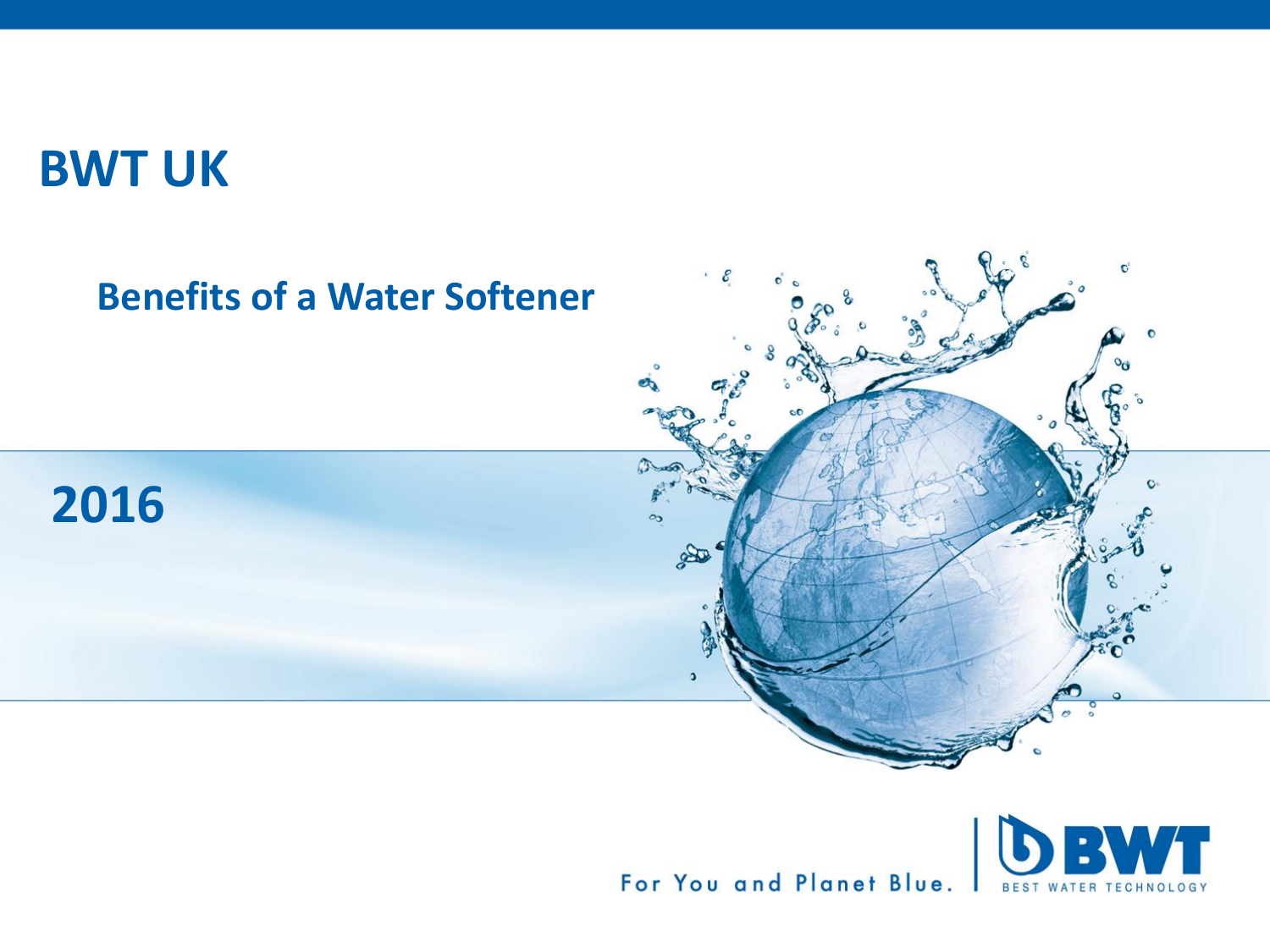## **The Opportunity**

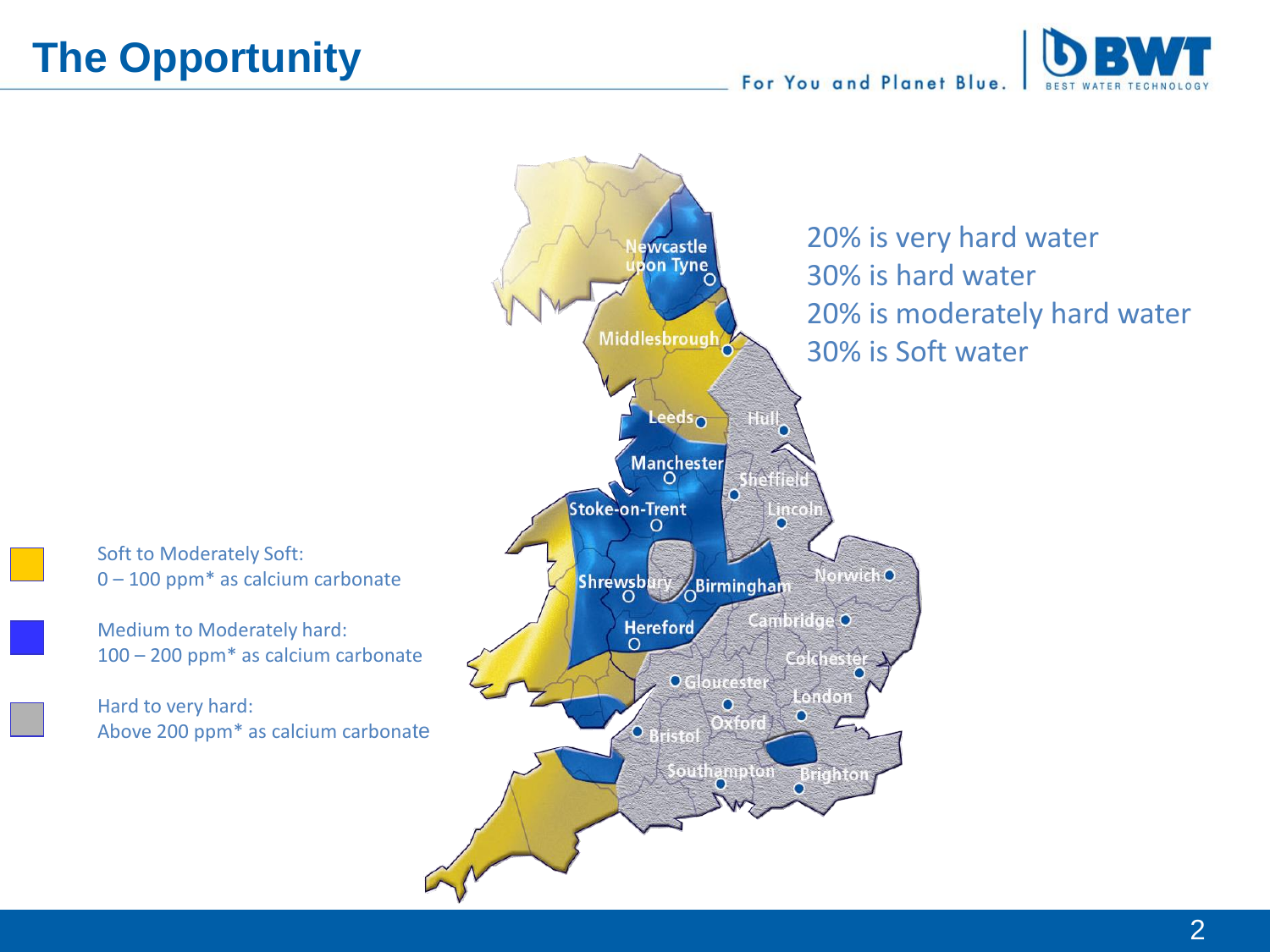DBWT For You and Planet Blue.

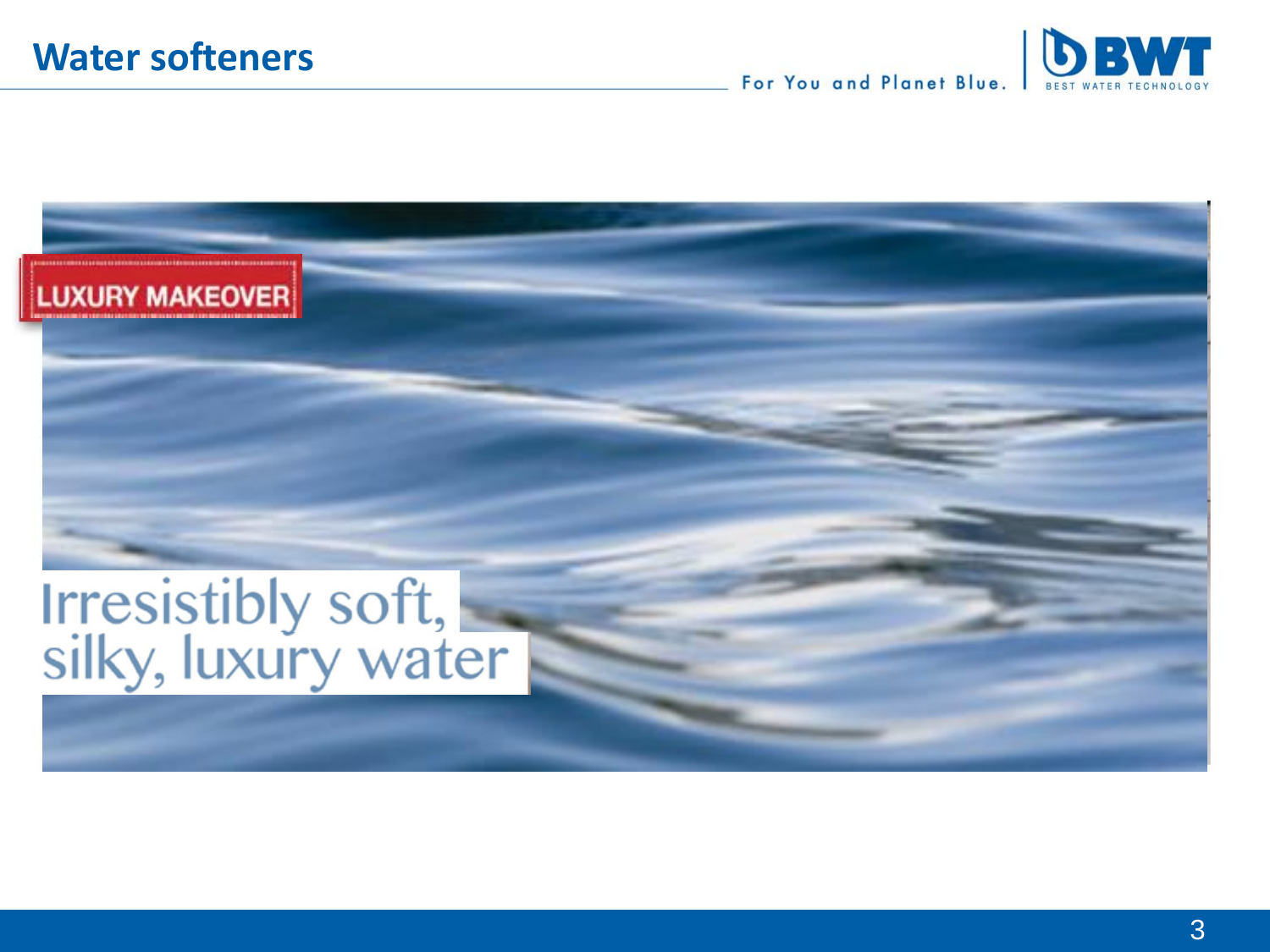'Water Softening is about life style choices delivering benefits all around the house :'

- **Softer Laundry Luxury water for softer, longer lasting clothes**
- Bathroom Bliss Luxury water for bathing and showering
- **Time Saving Luxury water makes time for your customers**
- **Money Saving Luxury water makes their household budget go further**



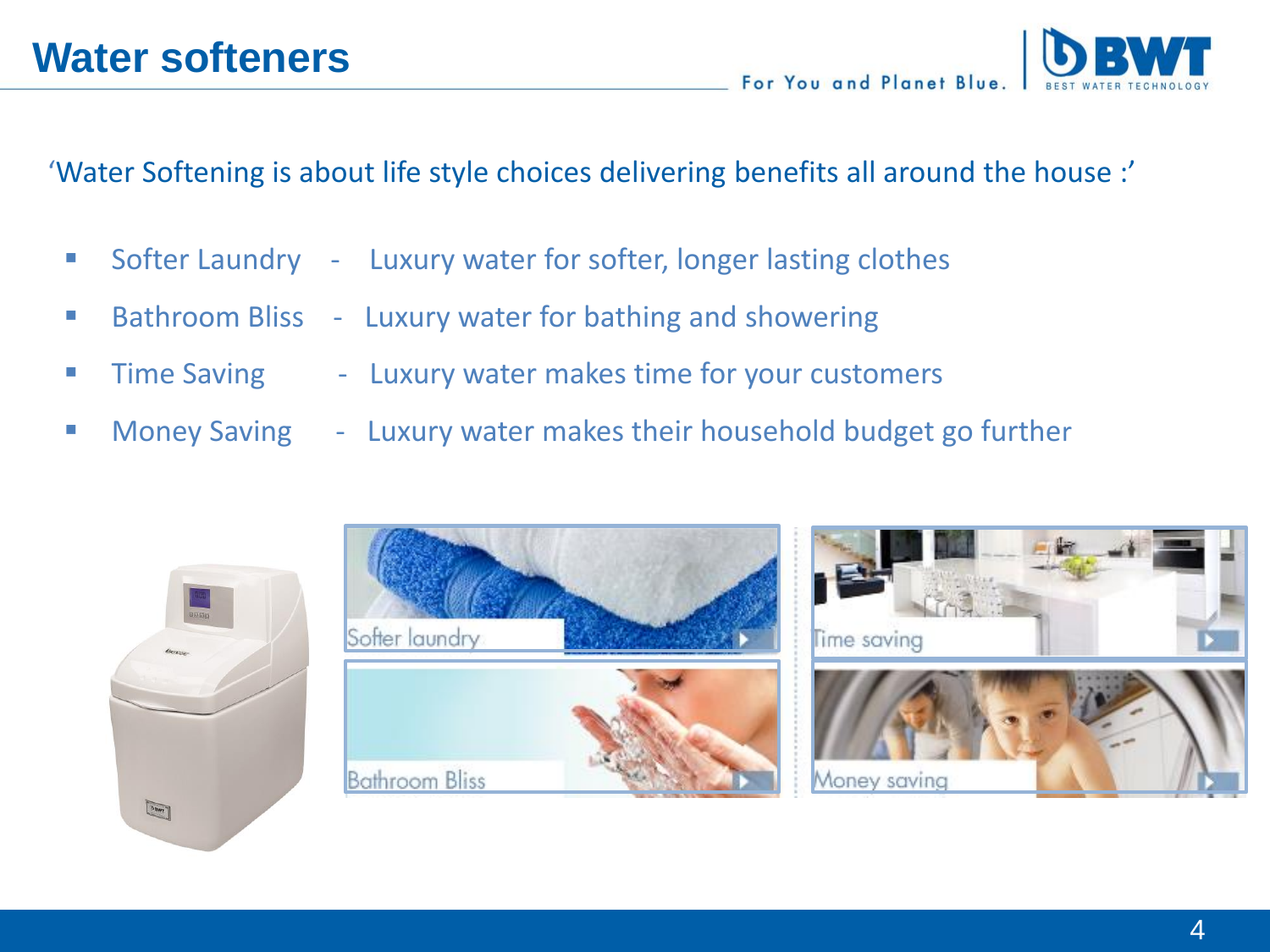

'Water Softening is about life style choices delivering luxury all around the house :'

Bathroom Bliss - Luxury water for bathing and showering

- **Softened water is excellent for your complexion, skin and hair**
- Skin feels softer, smoother and hair takes on a fresh shine
- **Towels and face cloths feel softer**
- **Shampoo, conditioners and soaps last longer**
- **Glass, ceramics and chrome dry spot free**



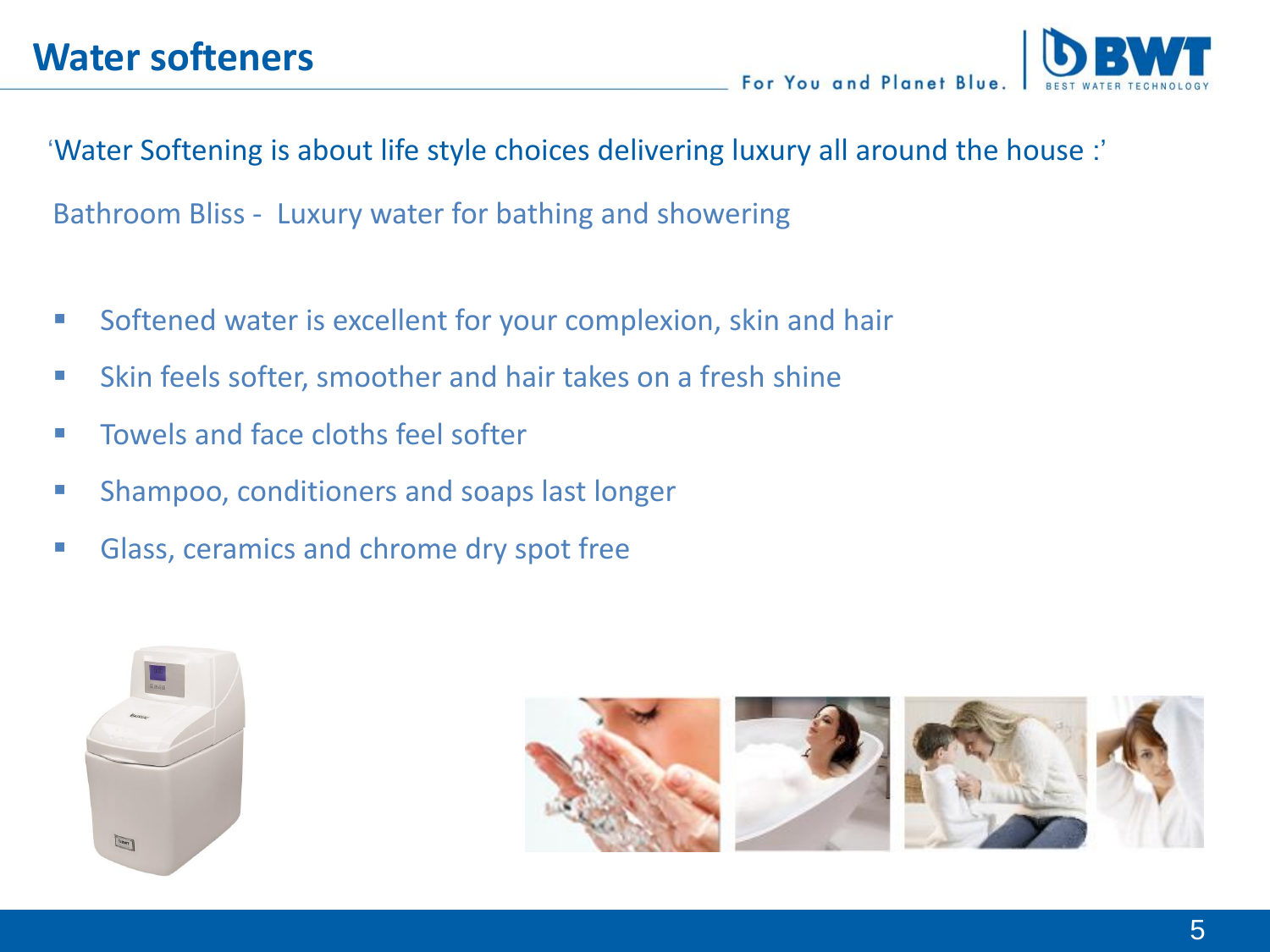'Water Softening is about life style choices delivering luxury all around the house:'

Time Saving - Luxury water makes time

- **Less soaps, detergents, and cleaners means money saving**
- No limescale means less scrubbing
- No spotting means baths showers and sinks simply wipe clean
- **Figure 1** Free flowing showers means no time wasted de-scaling
- No limescale means less DIY

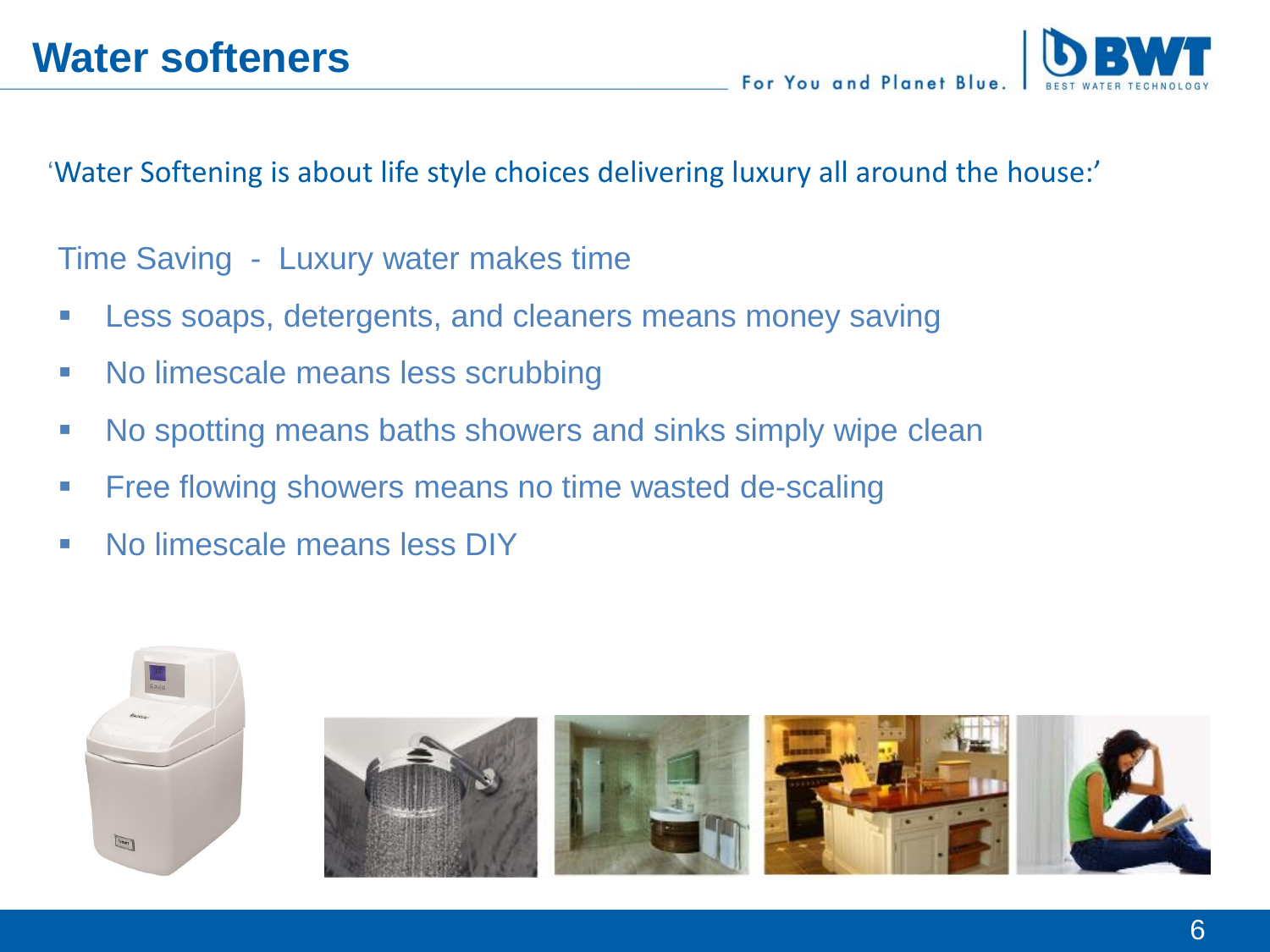'Water Softening is about life style choices delivering luxury all around the house :'

Time Saving - Luxury water makes the household budget go further

- The need for less soap and detergents
- **The need for no limescale removers**
- **EXECUTE:** Clothes stay bright and soft longer
- **EXAPPLE Appliances often last longer**
- **No need for limescale prevention tablets**
- **EXELO:** Less scale improves heating efficiency = lower heating bills







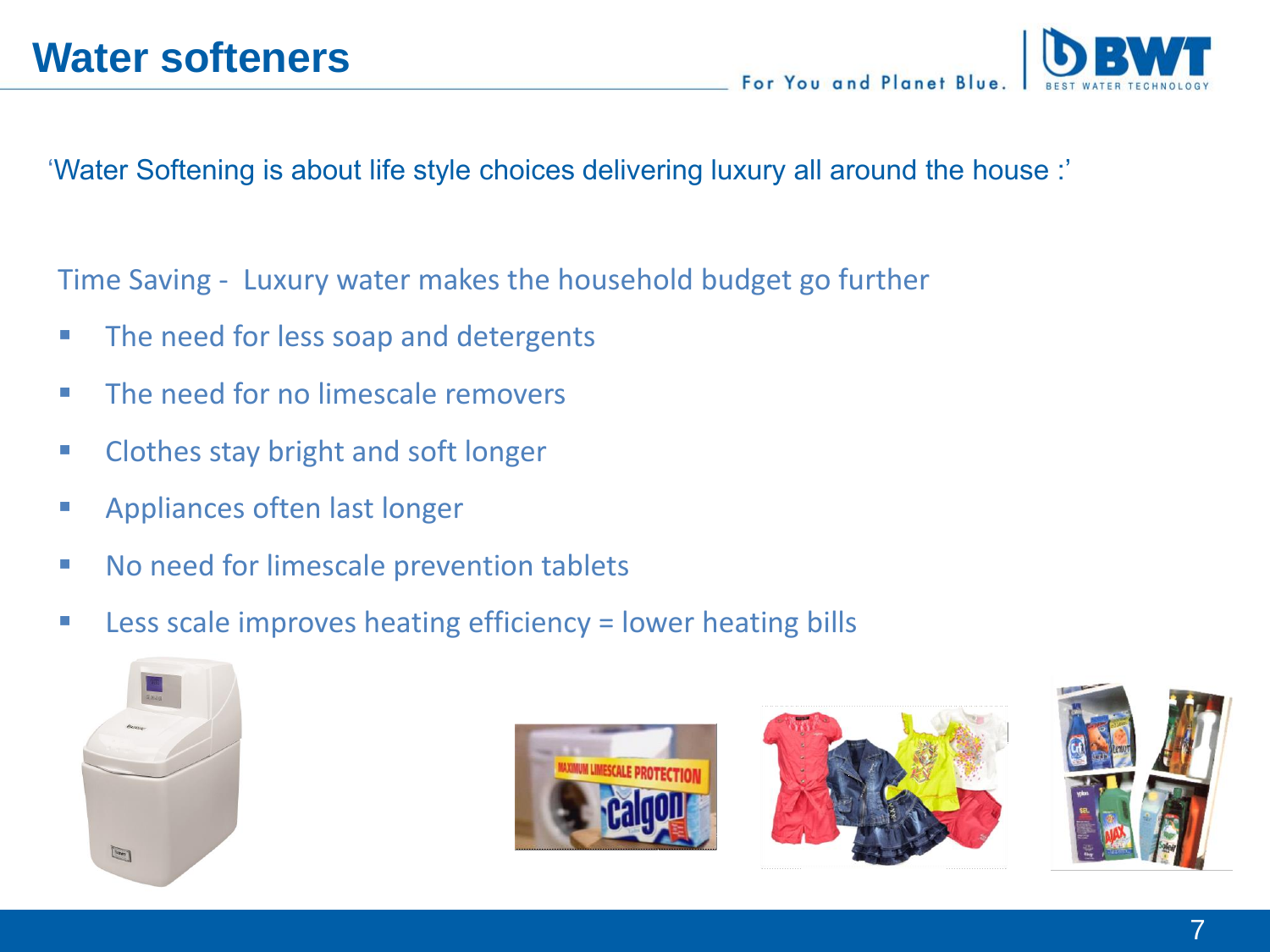## Less scale improves heating efficiency = **lower heating bills**